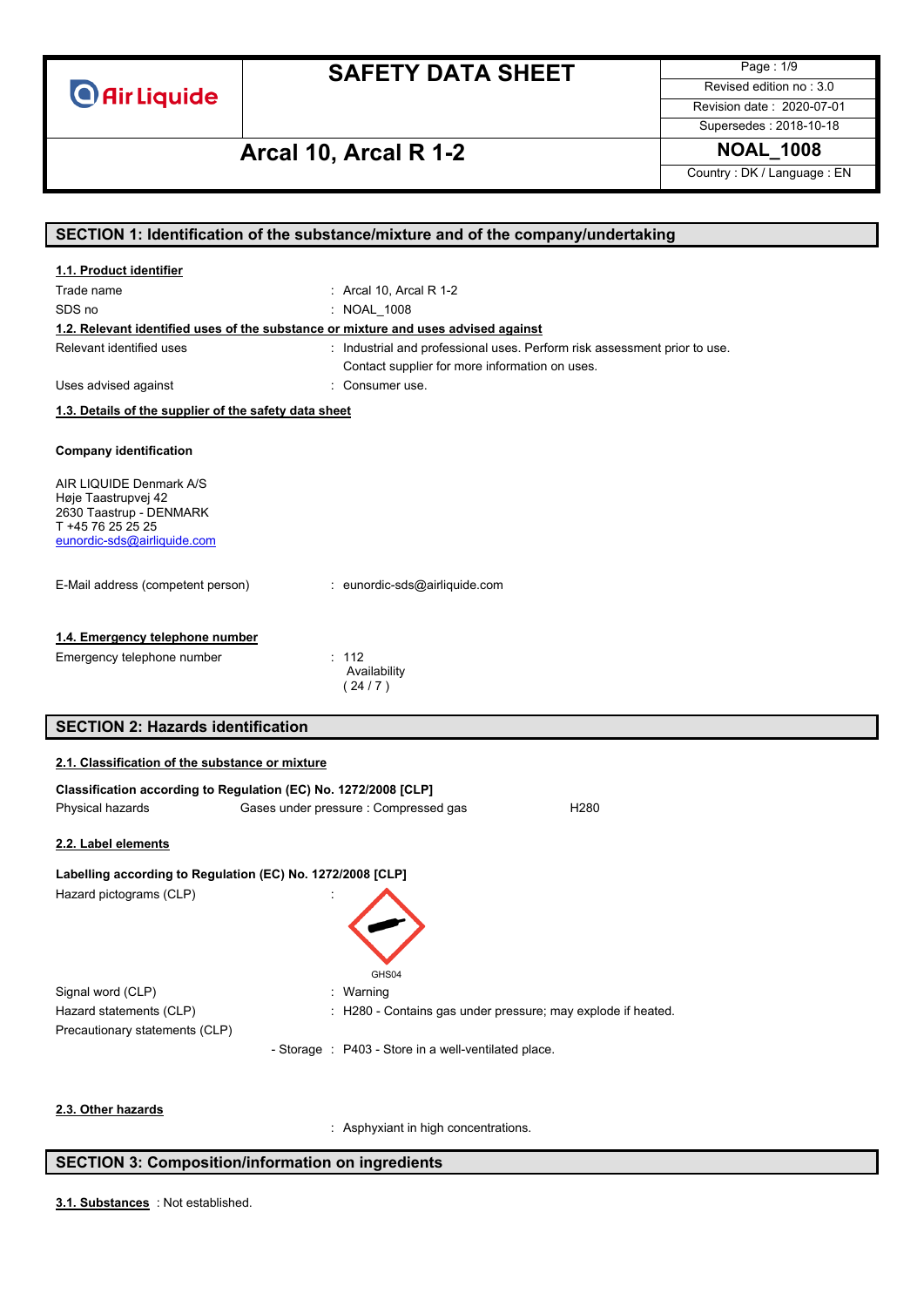

Page : 2/9 Revised edition no : 3.0 Revision date : 2020-07-01

Supersedes : 2018-10-18

# **Arcal 10, Arcal R 1-2 NOAL\_1008**

Country : DK / Language : EN

#### **3.2. Mixtures**

| Name     | <b>Product identifier</b>                                                                 | Composition<br>$[V-%]:$ | <b>Classification according to</b><br><b>Regulation (EC) No. 1272/2008</b><br>[CLP] |
|----------|-------------------------------------------------------------------------------------------|-------------------------|-------------------------------------------------------------------------------------|
| Argon    | (CAS-No.) 7440-37-1<br>(EC-No.) 231-147-0<br>(EC Index-No.)<br>(REACH-no) *1              | 97.6                    | Press. Gas (Comp.), H280                                                            |
| Hydrogen | (CAS-No.) 1333-74-0<br>(EC-No.) 215-605-7<br>(EC Index-No.) 001-001-00-9<br>(REACH-no) *1 | 2.4                     | Flam. Gas 1, H220<br>Press. Gas (Comp.), H280                                       |

Full text of H-statements: see section 16

*Contains no other components or impurities which will influence the classification of the product.*

*\*1: Listed in Annex IV / V REACH, exempted from registration.*

*\*2: Registration deadline not expired.*

*\*3: Registration not required: Substance manufactured or imported < 1t/y.*

### **SECTION 4: First aid measures**

#### **4.1. Description of first aid measures**

| - Inhalation                                                                    |  | : Remove victim to uncontaminated area wearing self contained breathing apparatus. Keep<br>victim warm and rested. Call a doctor. Perform cardiopulmonary resuscitation if breathing<br>stopped. |
|---------------------------------------------------------------------------------|--|--------------------------------------------------------------------------------------------------------------------------------------------------------------------------------------------------|
| - Skin contact                                                                  |  | : Adverse effects not expected from this product.                                                                                                                                                |
| - Eve contact                                                                   |  | : Adverse effects not expected from this product.                                                                                                                                                |
| - Ingestion                                                                     |  | : Ingestion is not considered a potential route of exposure.                                                                                                                                     |
| 4.2. Most important symptoms and effects, both acute and delayed                |  |                                                                                                                                                                                                  |
|                                                                                 |  | : In high concentrations may cause asphyxiation. Symptoms may include loss of<br>mobility/consciousness. Victim may not be aware of asphyxiation.                                                |
|                                                                                 |  | Refer to section 11.                                                                                                                                                                             |
| 4.3. Indication of any immediate medical attention and special treatment needed |  |                                                                                                                                                                                                  |

: None.

### **SECTION 5: Firefighting measures**

#### **5.1. Extinguishing media**

| - Suitable extinguishing media<br>- Unsuitable extinguishing media | : Water spray or fog.<br>: Do not use water jet to extinguish.                                                                                                                                                                                                                                                    |
|--------------------------------------------------------------------|-------------------------------------------------------------------------------------------------------------------------------------------------------------------------------------------------------------------------------------------------------------------------------------------------------------------|
| 5.2. Special hazards arising from the substance or mixture         |                                                                                                                                                                                                                                                                                                                   |
| Specific hazards<br>Hazardous combustion products                  | : Exposure to fire may cause containers to rupture/explode.<br>: None.                                                                                                                                                                                                                                            |
| 5.3. Advice for firefighters                                       |                                                                                                                                                                                                                                                                                                                   |
| Specific methods                                                   | : Use fire control measures appropriate for the surrounding fire. Exposure to fire and heat<br>radiation may cause gas receptacles to rupture. Cool endangered receptacles with water spray<br>jet from a protected position. Prevent water used in emergency cases from entering sewers and<br>drainage systems. |
|                                                                    | If possible, stop flow of product.                                                                                                                                                                                                                                                                                |
|                                                                    | Use water spray or fog to knock down fire fumes if possible.                                                                                                                                                                                                                                                      |
|                                                                    | Move containers away from the fire area if this can be done without risk.                                                                                                                                                                                                                                         |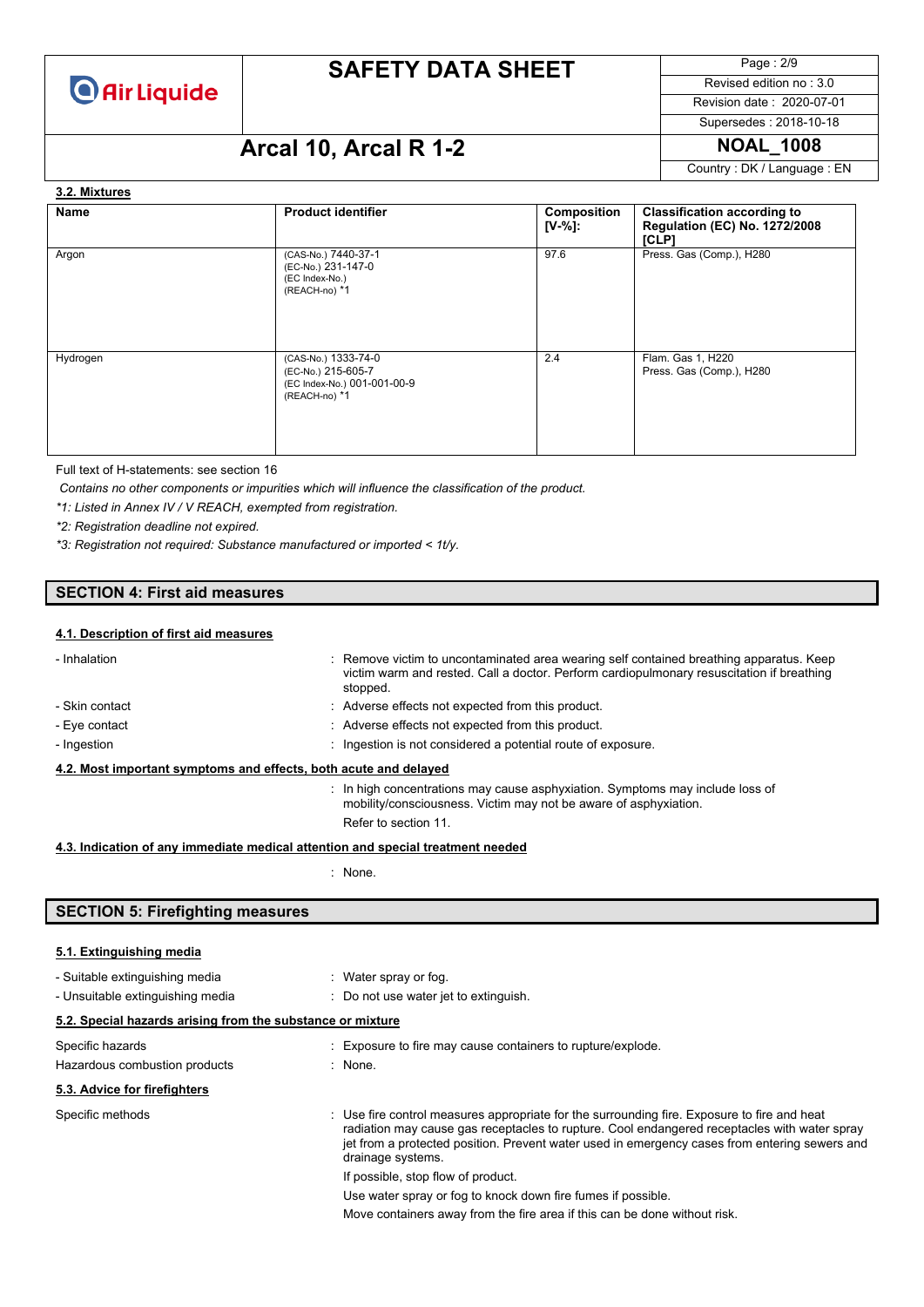| <b>O</b> Air Liquide |
|----------------------|
|----------------------|

Page : 3/9 Revised edition no : 3.0 Revision date : 2020-07-01 Supersedes : 2018-10-18

# **Arcal 10, Arcal R 1-2 NOAL\_1008**

Country : DK / Language : EN

| Special protective equipment for fire fighters | : In confined space use self-contained breathing apparatus.                                                       |  |
|------------------------------------------------|-------------------------------------------------------------------------------------------------------------------|--|
|                                                | Standard protective clothing and equipment (Self Contained Breathing Apparatus) for fire<br>fighters.             |  |
|                                                | Standard EN 137 - Self-contained open-circuit compressed air breathing apparatus with full<br>face mask.          |  |
|                                                | Standard EN 469 - Protective clothing for firefighters. Standard - EN 659: Protective gloves for<br>firefighters. |  |
|                                                |                                                                                                                   |  |
| <b>SECTION 6: Accidental release measures</b>  |                                                                                                                   |  |

#### **6.1. Personal precautions, protective equipment and emergency procedures**

|                                                           | $\therefore$ Try to stop release.                                                                              |
|-----------------------------------------------------------|----------------------------------------------------------------------------------------------------------------|
|                                                           | Evacuate area.                                                                                                 |
|                                                           | Wear self-contained breathing apparatus when entering area unless atmosphere is proved to<br>be safe.          |
|                                                           | Ensure adequate air ventilation.                                                                               |
|                                                           | Prevent from entering sewers, basements and workpits, or any place where its accumulation<br>can be dangerous. |
|                                                           | Act in accordance with local emergency plan.                                                                   |
|                                                           | Stay upwind.                                                                                                   |
|                                                           | Oxygen detectors should be used when asphyxiating gases may be released.                                       |
| 6.2. Environmental precautions                            |                                                                                                                |
|                                                           | : Try to stop release.                                                                                         |
| 6.3. Methods and material for containment and cleaning up |                                                                                                                |
|                                                           | : Ventilate area.                                                                                              |
| 6.4. Reference to other sections                          |                                                                                                                |
|                                                           | : See also sections 8 and 13.                                                                                  |

### **SECTION 7: Handling and storage**

#### **7.1. Precautions for safe handling**

| Safe use of the product | : The product must be handled in accordance with good industrial hygiene and safety<br>procedures.                                                       |
|-------------------------|----------------------------------------------------------------------------------------------------------------------------------------------------------|
|                         | Only experienced and properly instructed persons should handle gases under pressure.                                                                     |
|                         | Consider pressure relief device(s) in gas installations.                                                                                                 |
|                         | Ensure the complete gas system was (or is regularily) checked for leaks before use.                                                                      |
|                         | Do not smoke while handling product.                                                                                                                     |
|                         | Use only properly specified equipment which is suitable for this product, its supply pressure and<br>temperature. Contact your gas supplier if in doubt. |
|                         | Avoid suck back of water, acid and alkalis.                                                                                                              |
|                         | Do not breathe gas.                                                                                                                                      |
|                         | Avoid release of product into atmosphere.                                                                                                                |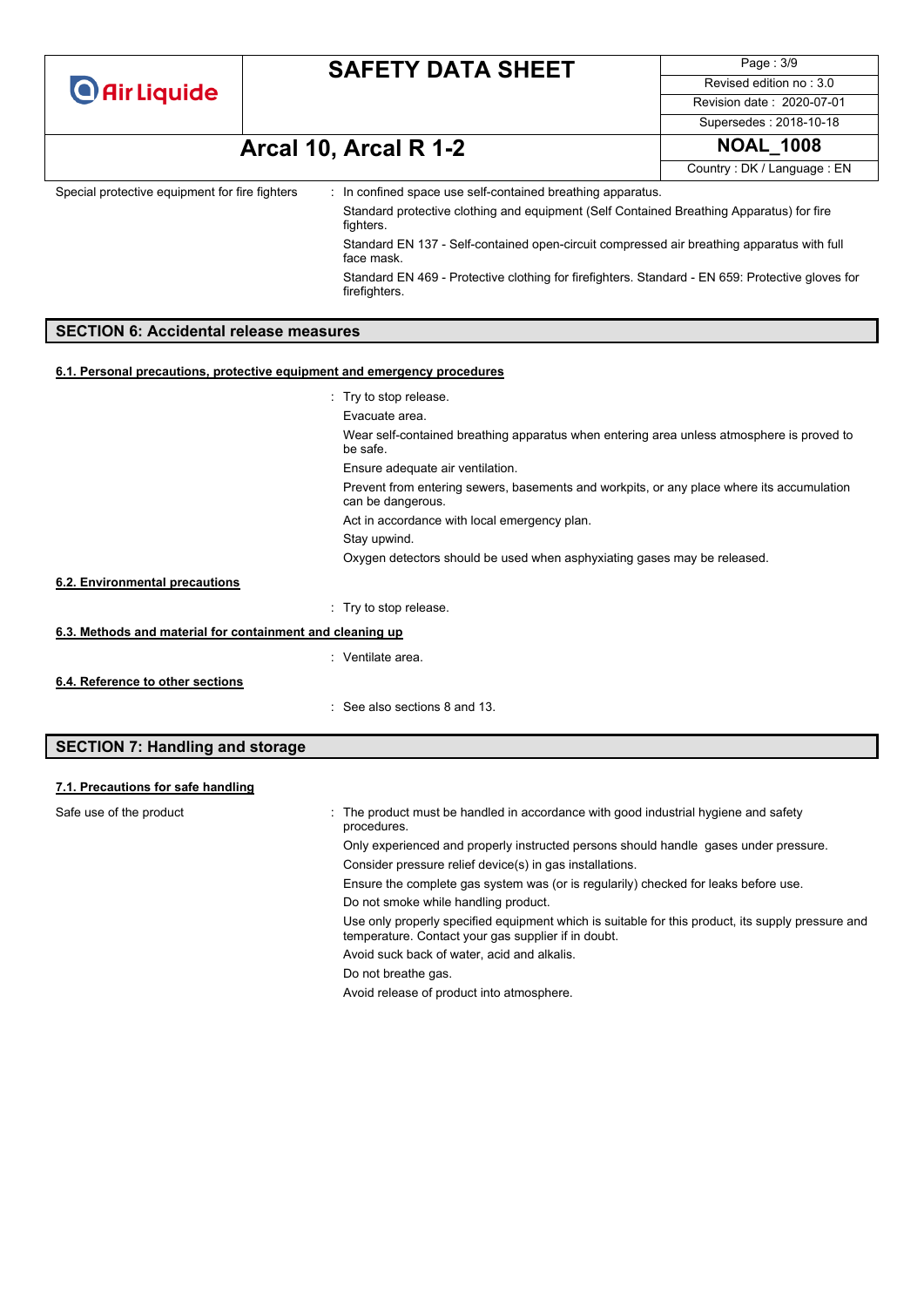| <b>O</b> Air Liquide |  |  |
|----------------------|--|--|
|                      |  |  |

Page : 4/9 Revised edition no : 3.0 Revision date : 2020-07-01 Supersedes : 2018-10-18

# **Arcal 10, Arcal R 1-2 NOAL\_1008**

```
Country : DK / Language : EN
```

|                                                                   |                                                                                                                                                                  | Country: DK / Language: EN |
|-------------------------------------------------------------------|------------------------------------------------------------------------------------------------------------------------------------------------------------------|----------------------------|
| Safe handling of the gas receptacle                               | : Refer to supplier's container handling instructions.                                                                                                           |                            |
|                                                                   | Do not allow backfeed into the container.                                                                                                                        |                            |
|                                                                   | Protect cylinders from physical damage; do not drag, roll, slide or drop.                                                                                        |                            |
|                                                                   | When moving cylinders, even for short distances, use a cart (trolley, hand truck, etc.) designed<br>to transport cylinders.                                      |                            |
|                                                                   | Leave valve protection caps in place until the container has been secured against either a wall<br>or bench or placed in a container stand and is ready for use. |                            |
|                                                                   | If user experiences any difficulty operating valve discontinue use and contact supplier.                                                                         |                            |
|                                                                   | Never attempt to repair or modify container valves or safety relief devices.                                                                                     |                            |
|                                                                   | Damaged valves should be reported immediately to the supplier.                                                                                                   |                            |
|                                                                   | Keep container valve outlets clean and free from contaminants particularly oil and water.                                                                        |                            |
|                                                                   | Replace valve outlet caps or plugs and container caps where supplied as soon as container is<br>disconnected from equipment.                                     |                            |
|                                                                   | Close container valve after each use and when empty, even if still connected to equipment.                                                                       |                            |
|                                                                   | Never attempt to transfer gases from one cylinder/container to another.                                                                                          |                            |
|                                                                   | Never use direct flame or electrical heating devices to raise the pressure of a container.                                                                       |                            |
|                                                                   | Do not remove or deface labels provided by the supplier for the identification of the content of<br>the container.                                               |                            |
|                                                                   | Suck back of water into the container must be prevented.                                                                                                         |                            |
|                                                                   | Open valve slowly to avoid pressure shock.                                                                                                                       |                            |
| 7.2. Conditions for safe storage, including any incompatibilities |                                                                                                                                                                  |                            |
|                                                                   | Observe all regulations and local requirements regarding storage of containers.                                                                                  |                            |
|                                                                   | Containers should not be stored in conditions likely to encourage corrosion.                                                                                     |                            |
|                                                                   | Container valve guards or caps should be in place.                                                                                                               |                            |
|                                                                   | Containers should be stored in the vertical position and properly secured to prevent them from<br>falling over.                                                  |                            |
|                                                                   | Stored containers should be periodically checked for general condition and leakage.                                                                              |                            |
|                                                                   | Keep container below 50°C in a well ventilated place.                                                                                                            |                            |
|                                                                   | Store containers in location free from fire risk and away from sources of heat and ignition.                                                                     |                            |
|                                                                   | Keep away from combustible materials.                                                                                                                            |                            |
| 7.3. Specific end use(s)                                          |                                                                                                                                                                  |                            |

: None.

### **SECTION 8: Exposure controls/personal protection**

#### **8.1. Control parameters**

OEL (Occupational Exposure Limits) : No data available.

DNEL (Derived-No Effect Level) : No data available.

PNEC (Predicted No-Effect Concentration) : No data available.

### **8.2. Exposure controls**

### **8.2.1. Appropriate engineering controls**

|                                                                           | : Provide adequate general and local exhaust ventilation.                                                                                                                                                                                                                                                                          |
|---------------------------------------------------------------------------|------------------------------------------------------------------------------------------------------------------------------------------------------------------------------------------------------------------------------------------------------------------------------------------------------------------------------------|
|                                                                           | Systems under pressure should be regularily checked for leakages.                                                                                                                                                                                                                                                                  |
|                                                                           | Oxygen detectors should be used when asphyxiating gases may be released.                                                                                                                                                                                                                                                           |
|                                                                           | Consider the use of a work permit system e.g. for maintenance activities.                                                                                                                                                                                                                                                          |
| 8.2.2. Individual protection measures, e.g. personal protective equipment |                                                                                                                                                                                                                                                                                                                                    |
|                                                                           | $\therefore$ A risk assessment should be conducted and documented in each work area to assess the risks<br>related to the use of the product and to select the PPE that matches the relevant risk. The<br>following recommendations should be considered:<br>PPE compliant to the recommended EN/ISO standards should be selected. |
|                                                                           |                                                                                                                                                                                                                                                                                                                                    |
| $\Gamma$ ualface protoction                                               | $\cdot$ Moss safety sloppes with side abjoids.                                                                                                                                                                                                                                                                                     |

• Eye/face protection **in the state of the set of the set of the set of the set of the set of the set of the shields.** Standard EN 166 - Personal eye-protection - specifications.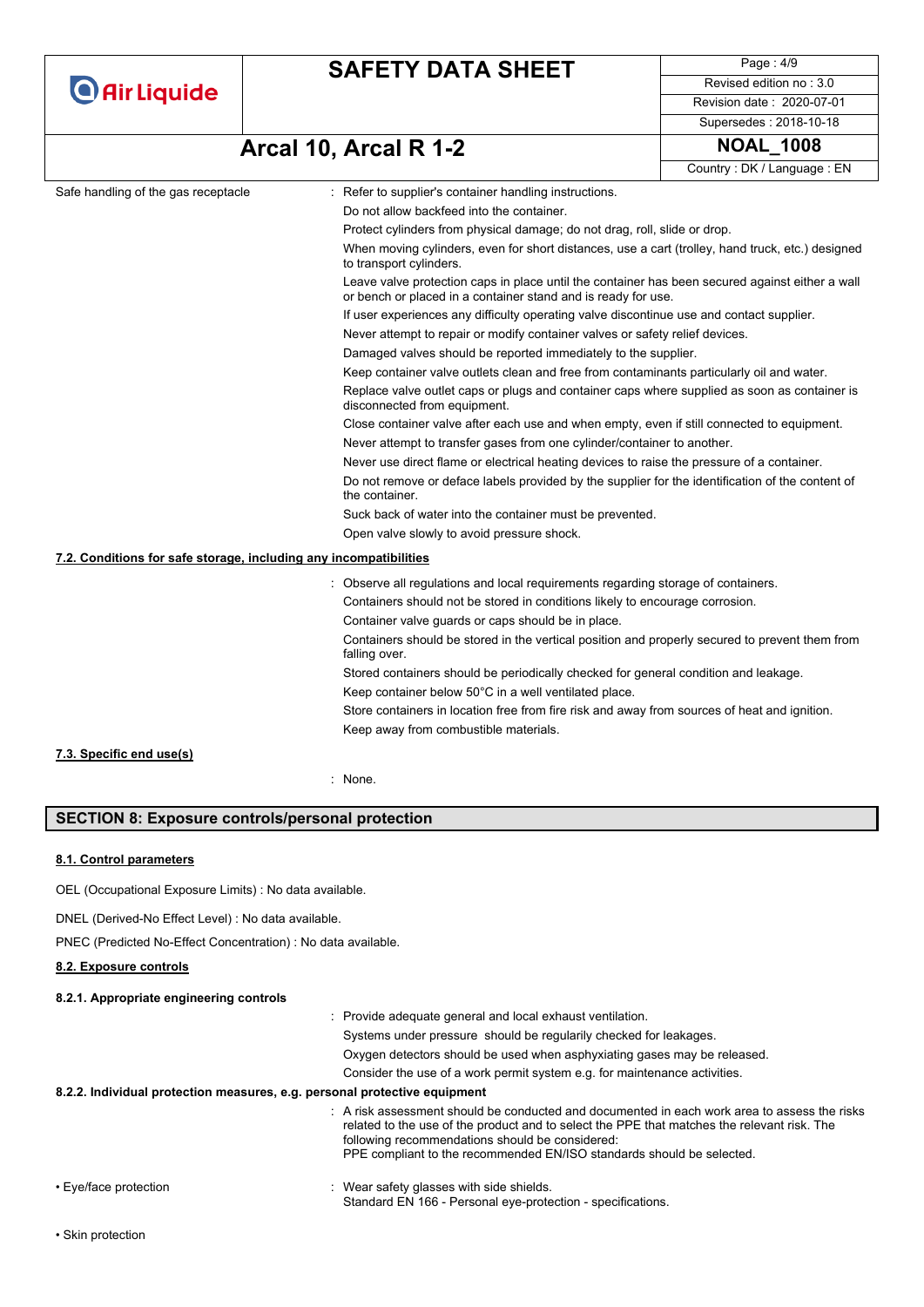### **SAFETY DATA SHEET**

Page : 5/9 Revised edition no : 3.0 Revision date : 2020-07-01

#### Supersedes : 2018-10-18

# **Arcal 10, Arcal R 1-2 NOAL\_1008**

Country : DK / Language : EN

| - Hand protection                      | : Wear working gloves when handling gas containers.                                                                                                                                                                                               |
|----------------------------------------|---------------------------------------------------------------------------------------------------------------------------------------------------------------------------------------------------------------------------------------------------|
|                                        | Standard EN 388 - Protective gloves against mechanical risk.                                                                                                                                                                                      |
| - Other                                | : Wear safety shoes while handling containers.<br>Standard EN ISO 20345 - Personal protective equipment - Safety footwear.                                                                                                                        |
| • Respiratory protection               | : Self contained breathing apparatus (SCBA) or positive pressure airline with mask are to be<br>used in oxygen-deficient atmospheres.<br>Standard EN 137 - Self-contained open-circuit compressed air breathing apparatus with full<br>face mask. |
| • Thermal hazards                      | : None in addition to the above sections.                                                                                                                                                                                                         |
| 8.2.3. Environmental exposure controls |                                                                                                                                                                                                                                                   |

#### : None necessary.

### **SECTION 9: Physical and chemical properties**

Appearance **9.1. Information on basic physical and chemical properties**

| Physical state at 20°C / 101.3kPa               | : Gas.                                                                                                    |
|-------------------------------------------------|-----------------------------------------------------------------------------------------------------------|
| Colour<br>٠                                     | Mixture contains one or more component(s) which have the following colour(s):<br>Colourless.              |
| Odour                                           | Odourless.                                                                                                |
| Odour threshold                                 | Odour threshold is subjective and inadequate to warn of overexposure.                                     |
| pH value                                        | Not applicable for gases and gas mixtures.                                                                |
| Molar mass                                      | : Not applicable for gas mixtures.                                                                        |
| Melting point                                   | : Not applicable for gas mixtures.                                                                        |
| Boiling point                                   | : Not applicable for gas mixtures.                                                                        |
| Flash point                                     | Not applicable for gases and gas mixtures.                                                                |
| Evaporation rate (ether=1)                      | Not applicable for gases and gas mixtures.                                                                |
| Flammability range                              | Non flammable.                                                                                            |
| Vapour pressure [20°C]                          | : Not applicable.                                                                                         |
| Vapour pressure [50°C]                          | : Not applicable.                                                                                         |
| Relative density, gas (air=1)                   | : Heavier than air.                                                                                       |
| Solubility in water                             | Solubility in water of component(s) of the mixture :<br>• Hydrogen: 1.6 mg/l • Argon: 67.3 mg/l           |
| Partition coefficient n-octanol/water [log Kow] | : Not applicable for gas mixtures.                                                                        |
| Auto-ignition temperature                       | : Non flammable.                                                                                          |
| Decomposition point [°C]                        | Not applicable.                                                                                           |
| Viscosity [20°C]                                | No reliable data available.                                                                               |
| <b>Explosive Properties</b>                     | Not applicable.                                                                                           |
| <b>Oxidising Properties</b>                     | : Not applicable.                                                                                         |
| 9.2. Other information                          |                                                                                                           |
| Other data                                      | Gas/vapour heavier than air. May accumulate in confined spaces, particularly at or below<br>around level. |

### **SECTION 10: Stability and reactivity**

#### **10.1. Reactivity**

: No reactivity hazard other than the effects described in sub-sections below. : Stable under normal conditions. **10.2. Chemical stability**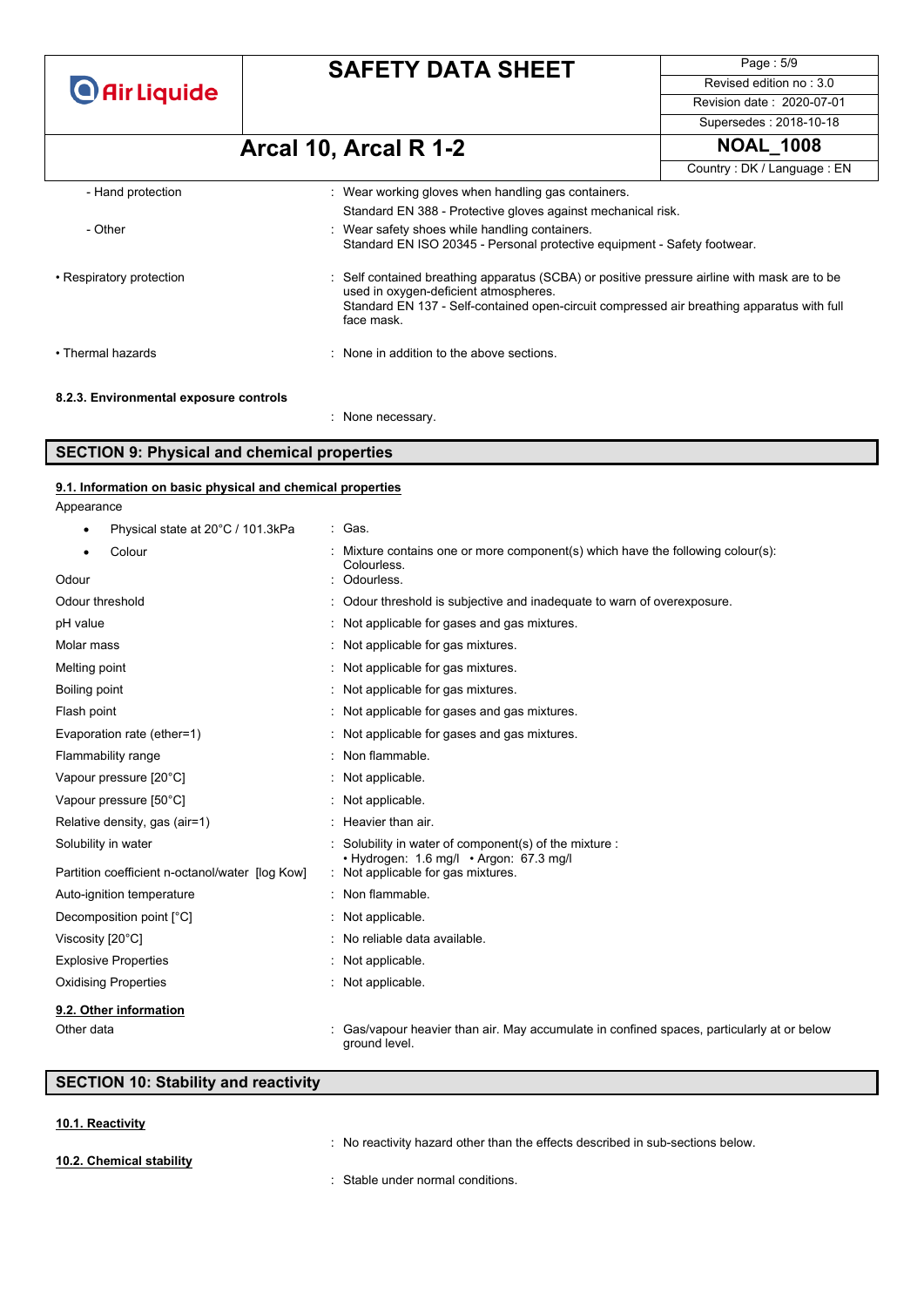## **SAFETY DATA SHEET**

Page : 6/9 Revised edition no : 3.0 Revision date : 2020-07-01 Supersedes : 2018-10-18

# **Arcal 10, Arcal R 1-2 NOAL\_1008**

Country : DK / Language : EN

| 10.3. Possibility of hazardous reactions |                                                                                                           |
|------------------------------------------|-----------------------------------------------------------------------------------------------------------|
|                                          | : Can form explosive mixture with air.                                                                    |
|                                          | May react violently with oxidants.                                                                        |
| 10.4. Conditions to avoid                |                                                                                                           |
|                                          | : Keep away from heat/sparks/open flames/hot surfaces. $-$ No smoking.                                    |
|                                          | Avoid moisture in installation systems.                                                                   |
| 10.5. Incompatible materials             |                                                                                                           |
|                                          | : Air. Oxidisers.                                                                                         |
|                                          | For additional information on compatibility refer to ISO 11114.                                           |
| 10.6. Hazardous decomposition products   |                                                                                                           |
|                                          | : Under normal conditions of storage and use, hazardous decomposition products should not be<br>produced. |

### **SECTION 11: Toxicological information**

| 11.1. Information on toxicological effects |                                                                              |
|--------------------------------------------|------------------------------------------------------------------------------|
| <b>Acute toxicity</b>                      | : No toxicological effects from this product.                                |
| Skin corrosion/irritation                  | : No known effects from this product.                                        |
| Serious eye damage/irritation              | : No known effects from this product.                                        |
| Respiratory or skin sensitisation          | : No known effects from this product.                                        |
| Germ cell mutagenicity                     | : No known effects from this product.                                        |
| Carcinogenicity                            | : No known effects from this product.                                        |
| <b>Reproductive toxicity</b>               | : No known effects from this product.<br>No known effects from this product. |
| <b>STOT-single exposure</b>                | : No known effects from this product.                                        |
| <b>STOT-repeated exposure</b>              | : No known effects from this product.                                        |
| <b>Aspiration hazard</b>                   | : Not applicable for gases and gas mixtures.                                 |

### **SECTION 12: Ecological information**

#### **12.1. Toxicity**

| Assessment                                                                            | : No ecological damage caused by this product.                                                                                    |
|---------------------------------------------------------------------------------------|-----------------------------------------------------------------------------------------------------------------------------------|
| EC50 48h - Daphnia magna [mg/l]<br>EC50 72h - Algae [mg/l]<br>LC50 96 h - Fish [mg/l] | : No data available.<br>: No data available.<br>$\therefore$ No data available.                                                   |
| 12.2. Persistence and degradability                                                   |                                                                                                                                   |
| Assessment                                                                            | : No ecological damage caused by this product.                                                                                    |
| 12.3. Bioaccumulative potential                                                       |                                                                                                                                   |
| Assessment                                                                            | $\therefore$ No data available.                                                                                                   |
| 12.4. Mobility in soil                                                                |                                                                                                                                   |
| Assessment                                                                            | : Because of its high volatility, the product is unlikely to cause ground or water pollution.<br>Partition into soil is unlikely. |
| 12.5. Results of PBT and vPvB assessment                                              |                                                                                                                                   |
| Assessment                                                                            | : Not classified as PBT or vPvB.                                                                                                  |
| 12.6. Other adverse effects                                                           |                                                                                                                                   |
| Other adverse effects                                                                 | : No known effects from this product.                                                                                             |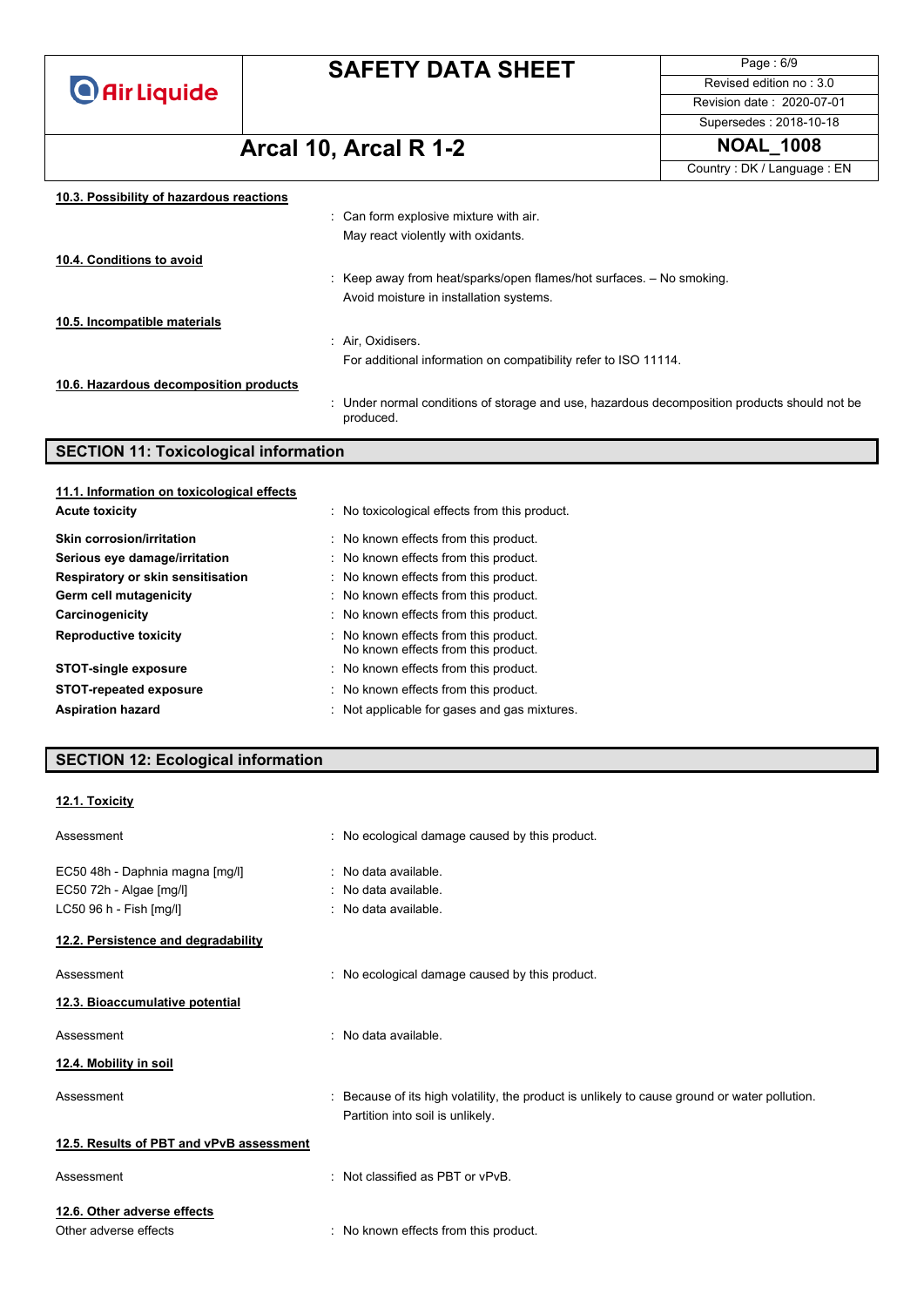

Page : 7/9 Revised edition no : 3.0 Revision date : 2020-07-01

### Supersedes : 2018-10-18

# **Arcal 10, Arcal R 1-2 NOAL\_1008**

Country : DK / Language : EN

Effect on the ozone layer in the state of the state of the state of the state of the state of the state of the state of the state of the state of the state of the state of the state of the state of the state of the state o Effect on global warming **Effect** on global warming **in the set of the contains greenhouse gas(es)**.

#### **SECTION 13: Disposal considerations**

#### May be vented to atmosphere in a well ventilated place. Do not discharge into any place where its accumulation could be dangerous. Return unused product in original container to supplier. List of hazardous waste codes (from Commission Decision 2000/532/EC as amended) : 16 05 05 : Gases in pressure containers other than those mentioned in 16 05 04. **13.1. Waste treatment methods 13.2. Additional information**

: External treatment and disposal of waste should comply with applicable local and/or national regulations.

### **SECTION 14: Transport information**

| 14.1. UN number                                     |                                                        |
|-----------------------------------------------------|--------------------------------------------------------|
| UN-No.                                              | 1956                                                   |
| 14.2. UN proper shipping name                       |                                                        |
| Transport by road/rail (ADR/RID)                    | COMPRESSED GAS, N.O.S. (Argon, Hydrogen)               |
| Transport by air (ICAO-TI / IATA-DGR)               | Compressed gas, n.o.s. (Argon, Hydrogen)               |
| Transport by sea (IMDG)                             | COMPRESSED GAS, N.O.S. (Argon, Hydrogen)               |
| 14.3. Transport hazard class(es)                    |                                                        |
| Labelling                                           |                                                        |
|                                                     | 2.2 : Non-flammable, non-toxic gases.                  |
| Transport by road/rail (ADR/RID)                    |                                                        |
| Class                                               | $\therefore$ 2.<br>1A                                  |
| Classification code<br>Hazard identification number | 20.                                                    |
| <b>Tunnel Restriction</b>                           | : E - Passage forbidden through tunnels of category E. |
| Transport by air (ICAO-TI / IATA-DGR)               |                                                        |
| Class / Div. (Sub. risk(s))                         | : 2.2                                                  |
| <b>Transport by sea (IMDG)</b>                      |                                                        |
| Class / Div. (Sub. risk(s))                         | : 2.2                                                  |
| Emergency Schedule (EmS) - Fire                     | $: F-C.$                                               |
| Emergency Schedule (EmS) - Spillage                 | $\therefore$ S-V.                                      |
| 14.4. Packing group                                 |                                                        |
| Transport by road/rail (ADR/RID)                    | : Not established.                                     |
| Transport by air (ICAO-TI / IATA-DGR)               | Not established.                                       |
| Transport by sea (IMDG)                             | Not established.                                       |
| 14.5. Environmental hazards                         |                                                        |
| Transport by road/rail (ADR/RID)                    | None.                                                  |
| Transport by air (ICAO-TI / IATA-DGR)               | None.                                                  |
| Transport by sea (IMDG)                             | None.                                                  |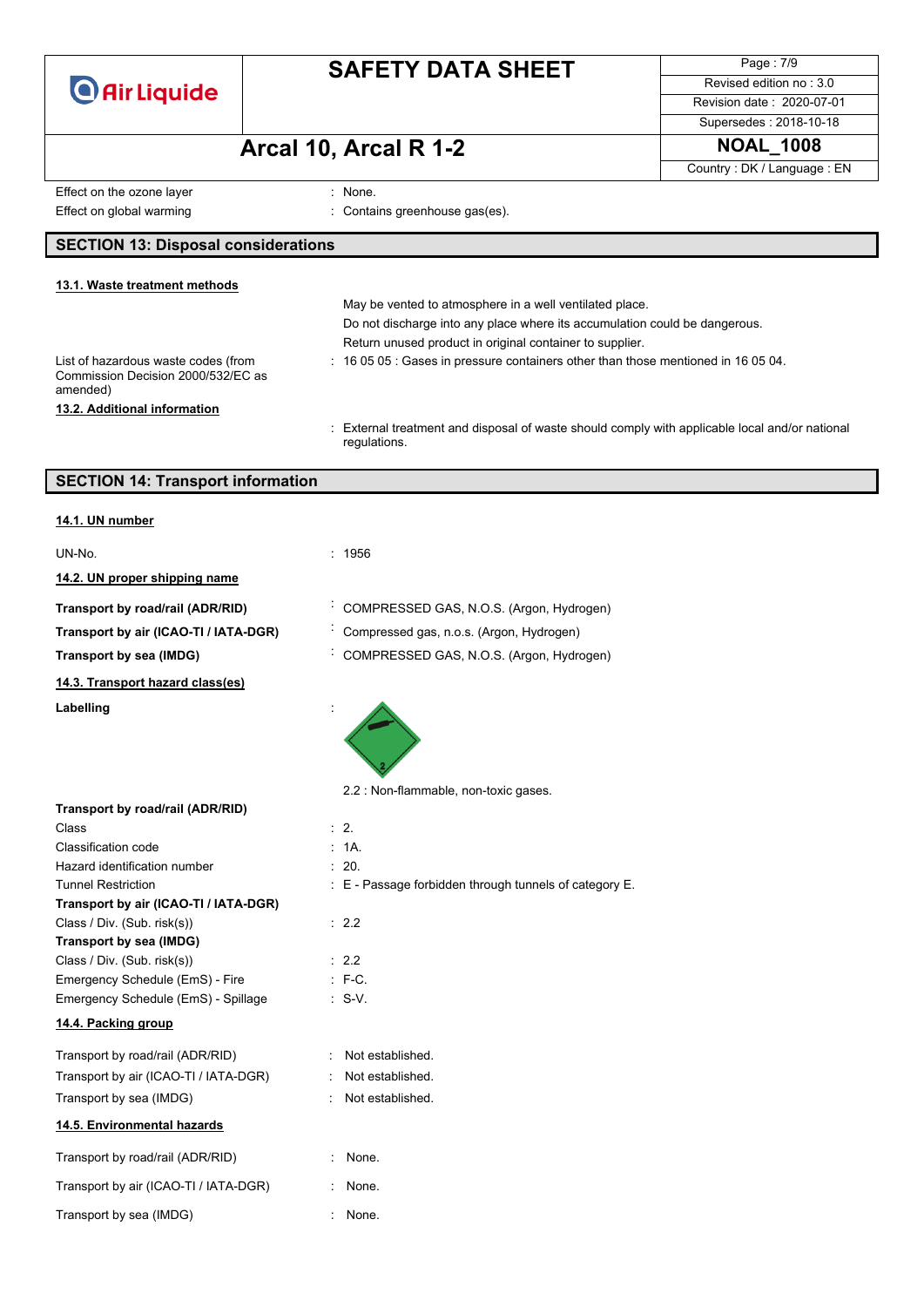## **SAFETY DATA SHEET**

Page : 8/9 Revised edition no : 3.0 Revision date : 2020-07-01

Supersedes : 2018-10-18

# **Arcal 10, Arcal R 1-2 NOAL\_1008**

Country : DK / Language : EN

| 14.6. Special precautions for user                                          |  |                                                                                                                                          |
|-----------------------------------------------------------------------------|--|------------------------------------------------------------------------------------------------------------------------------------------|
| Packing Instruction(s)                                                      |  |                                                                                                                                          |
| Transport by road/rail (ADR/RID)                                            |  | : P200.                                                                                                                                  |
| Transport by air (ICAO-TI / IATA-DGR)                                       |  |                                                                                                                                          |
| Passenger and Cargo Aircraft                                                |  | : 200.                                                                                                                                   |
| Cargo Aircraft only                                                         |  | : 200.                                                                                                                                   |
| Transport by sea (IMDG)                                                     |  | : P200.                                                                                                                                  |
| Special transport precautions                                               |  | Avoid transport on vehicles where the load space is not separated from the driver's<br>compartment.                                      |
|                                                                             |  | Ensure vehicle driver is aware of the potential hazards of the load and knows what to do in the<br>event of an accident or an emergency. |
|                                                                             |  | Before transporting product containers:                                                                                                  |
|                                                                             |  | - Ensure there is adequate ventilation.                                                                                                  |
|                                                                             |  | - Ensure that containers are firmly secured.                                                                                             |
| - Ensure valve is closed and not leaking.                                   |  |                                                                                                                                          |
| - Ensure valve outlet cap nut or plug (where provided) is correctly fitted. |  |                                                                                                                                          |
|                                                                             |  | - Ensure valve protection device (where provided) is correctly fitted.                                                                   |
| 14.7. Transport in bulk according to Annex II of Marpol and the IBC Code    |  |                                                                                                                                          |

: Not applicable.

### **SECTION 15: Regulatory information 15.1. Safety, health and environmental regulations/legislation specific for the substance or mixture**

### **EU-Regulations** Restrictions on use : None.

| Restrictions on use                       | : inone.                                              |
|-------------------------------------------|-------------------------------------------------------|
| Seveso Directive: 2012/18/EU (Seveso III) | : Not covered.                                        |
| <b>National regulations</b>               |                                                       |
| National legislation                      | : Ensure all national/local regulations are observed. |
|                                           |                                                       |

#### **15.2. Chemical safety assessment**

A CSA does not need to be carried out for this product.

# **SECTION 16: Other information**

Indication of changes **indication** of changes **in the state of the Contract Service Service** Revised safety data sheet in accordance with commission regulation (EU) No 453/2010.